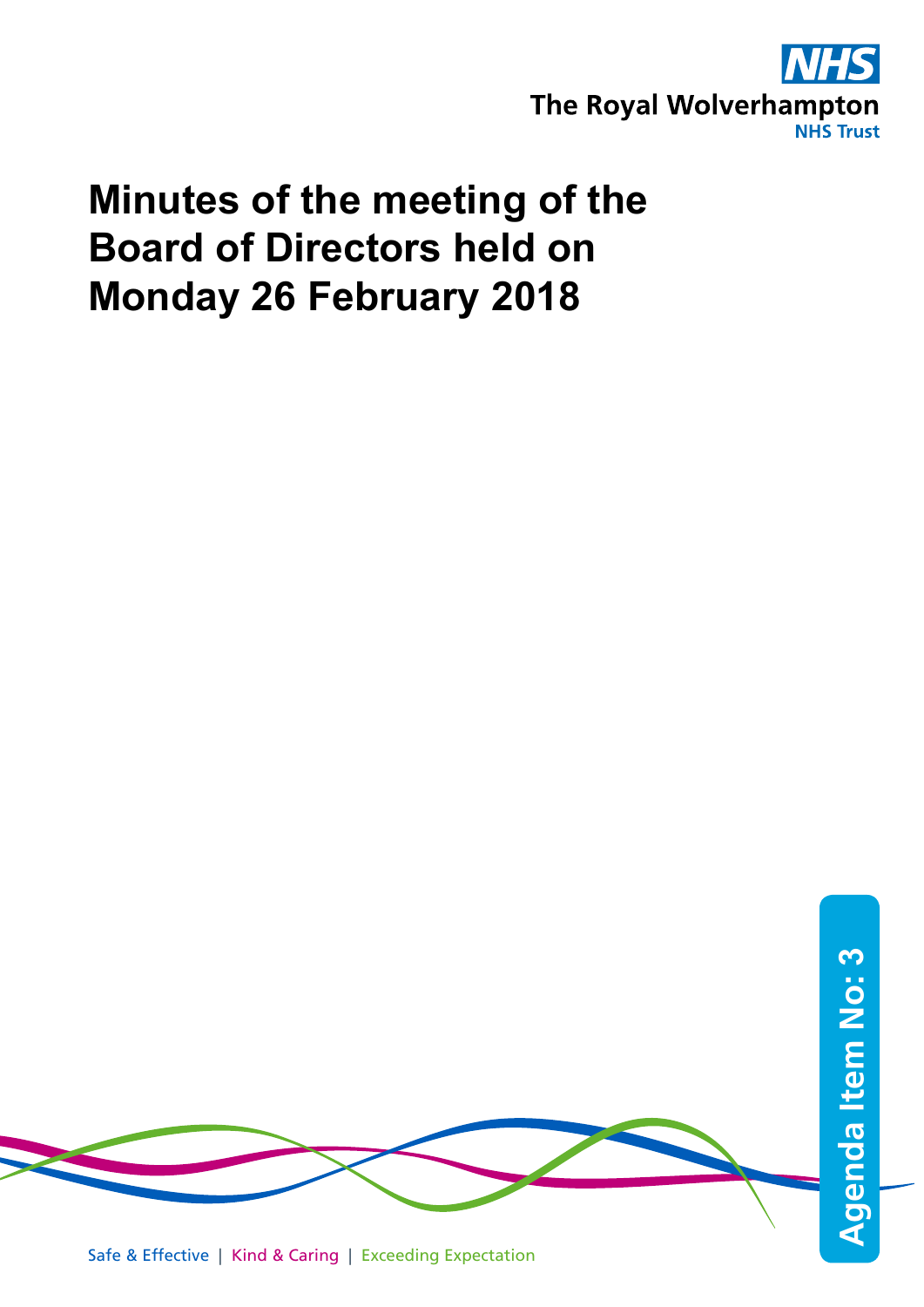# Royal Wolverhampton NHS Trust

**Minutes of the meeting of the Board of Directors held on Monday 26 February 2018 at 10 am in the Boardroom, Corporate Services Centre, Building 12, New Cross Hospital, Wednesfield, Wolverhampton**

| <b>PRESENT:</b>       | Mr J Vanes               | Chairman                                       |
|-----------------------|--------------------------|------------------------------------------------|
|                       | Mr A Duffell             | Director of Workforce                          |
|                       | Mr R Dunshea             | Non-Executive Director                         |
|                       | Ms Etches OBE            | <b>Chief Nursing Officer/Deputy CEO</b>        |
|                       | Ms R Edwards             | <b>Non-Executive Director</b>                  |
|                       | Mr J Hemans              | Non-Executive Director                         |
|                       | Mr D Loughton CBE        | <b>Chief Executive</b>                         |
|                       | Mr S Mahmud              | Director of Integration                        |
|                       | Mrs M Martin             | <b>Non-Executive Director</b>                  |
|                       | Ms G Nuttall             | <b>Chief Operating Officer</b>                 |
|                       | Dr J Odum                | <b>Medical Director</b>                        |
|                       | Mr M Sharon              | Director of Strategic Planning and Performance |
|                       | Miss J Small             | Non-executive Director                         |
|                       | Mr K Stringer            | <b>Chief Financial Officer</b>                 |
| <b>IN ATTENDANCE:</b> |                          |                                                |
|                       | Ms Amy Downland          | <b>Communications Officer</b>                  |
|                       | <b>Ms Raz Edwards</b>    | <b>Information Governance</b>                  |
|                       | <b>Ms Alison Tennant</b> | <b>Clinical Director of Pharmacy</b>           |
|                       | Ms Leanne Walford        | Nurse Education (shadowing Ms Etches)          |
|                       | Mr K Wilshere            | <b>Interim Trust Board Secretary</b>           |
| <b>OBSERVERS:</b>     |                          |                                                |
|                       | Ms Sheila Gill           | Observer - Healthwatch Wolverhampton           |
|                       | Dana Tooby               | Observer - Healthwatch Wolverhampton           |
|                       |                          |                                                |
| <b>APOLOGIES:</b>     |                          |                                                |
|                       | Dr J Darby               | <b>Associate Non-Executive Director</b>        |
|                       | Prof. Stockley           | <b>Associate Non-Executive Director</b>        |
|                       | Mrs S Rawlings           | <b>Non-Executive Director</b>                  |
|                       |                          |                                                |
|                       |                          |                                                |

# **Part 1 – Open to the public**

The Chair opened the meeting and welcomed all attending despite the weather. He also highlighted the recent Trust Board Committee meetings where many of the papers present have also been discussed.

# **Apologies for absence**

Apologies for absence were received from Dr Darby, Ms Rawlings and Prof Stockley. Ms Walford was in attendance shadowing Ms Etches.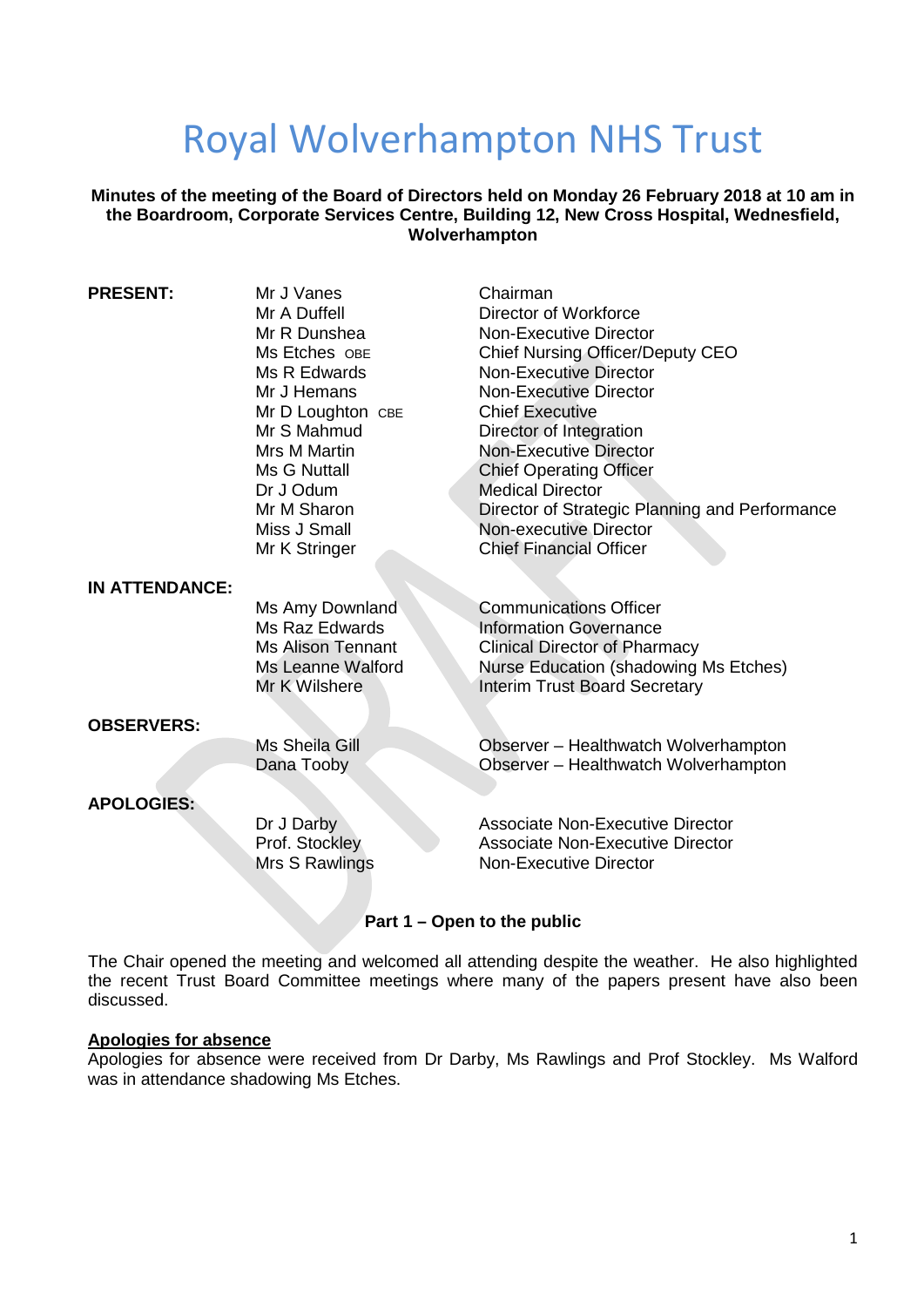# **TB. 6753: Declarations of Interest from Directors and Officers**

No additional declarations of interest were made in the meeting. The list of Declarations of Interest has been circulated. The Interim Trust Board Secretary asked Board Members to ensure they regularly review their entries and provide any changes and/or confirmation before each Board Meeting.

**RESOLVED:** That the updated declarations of interest by Directors and Officers be noted.

# **TB. 6754: Minutes of the meeting of the Board of Directors held on Monday 29 January 2018**

Amendments to the minutes were as follows:

Page 9 First Paragraph add the word 'ambassador'.

Mr Duffell introduced the report. He highlighted a number of areas including the armed forces step into health scheme, staff support groups development, cultural *ambassador* programme development, temporary manual collection of exit interview information, career and job fairs successes, revised workforce metrics regarding e-rostering approval and un-used hours – both showing improvement, clinical fellowship (reflecting the national picture regarding visa license issues previously referred to) and new reporting metrics alongside Directorate information.

Page 9 Third paragraph add the word 'more';

Ms Martin referred to page 10 Sickness Absence figures reported with November 2017 at 4.54% of which 2.94% is long term sickness. She asked for trend information relating to long term sickness so improvement over time can be seen in future reports. Mr Duffell confirmed that future reports will include the use of trend lines either by month or by quarter. He went on to say that long term sickness is *more* difficult to deal with.

#### **Resolved: That the minutes of the meeting of the public session of the Trust Board held on Monday 29 January 2018 be approved as a correct record with the amendments noted.**

#### **TB. 6755: Matters arising from the minutes of the meeting of the Board of Directors held on 29 January 2018**

There were no Matters Arising other than the Board Action Points.

# **TB. 6756: Board Action Points**

The Board Action points were reviewed as follows:

# **31st July 2017/TB 6519 Chief Executive's Report**

Mr Loughton to organise a development session with the Board regarding the progression to an integrated care organisation with access to appropriate external and expert advice. March 2018

# **29 January 2018/TB 6706 Chief Executive's Report**

The Interim Trust Board Secretary will explore holding a future Trust Board Meeting at Cannock. April 2018

# **29 January 2018/TB 6710 Midwifery Service Report**

It was resolved that a subsequent report on the revised Business Case issues associated with a birth delivery rate above 5,500 a year be brought back to the Board. March 2018

As none of the items were scheduled for completion by the meeting there was no further discussion at this time.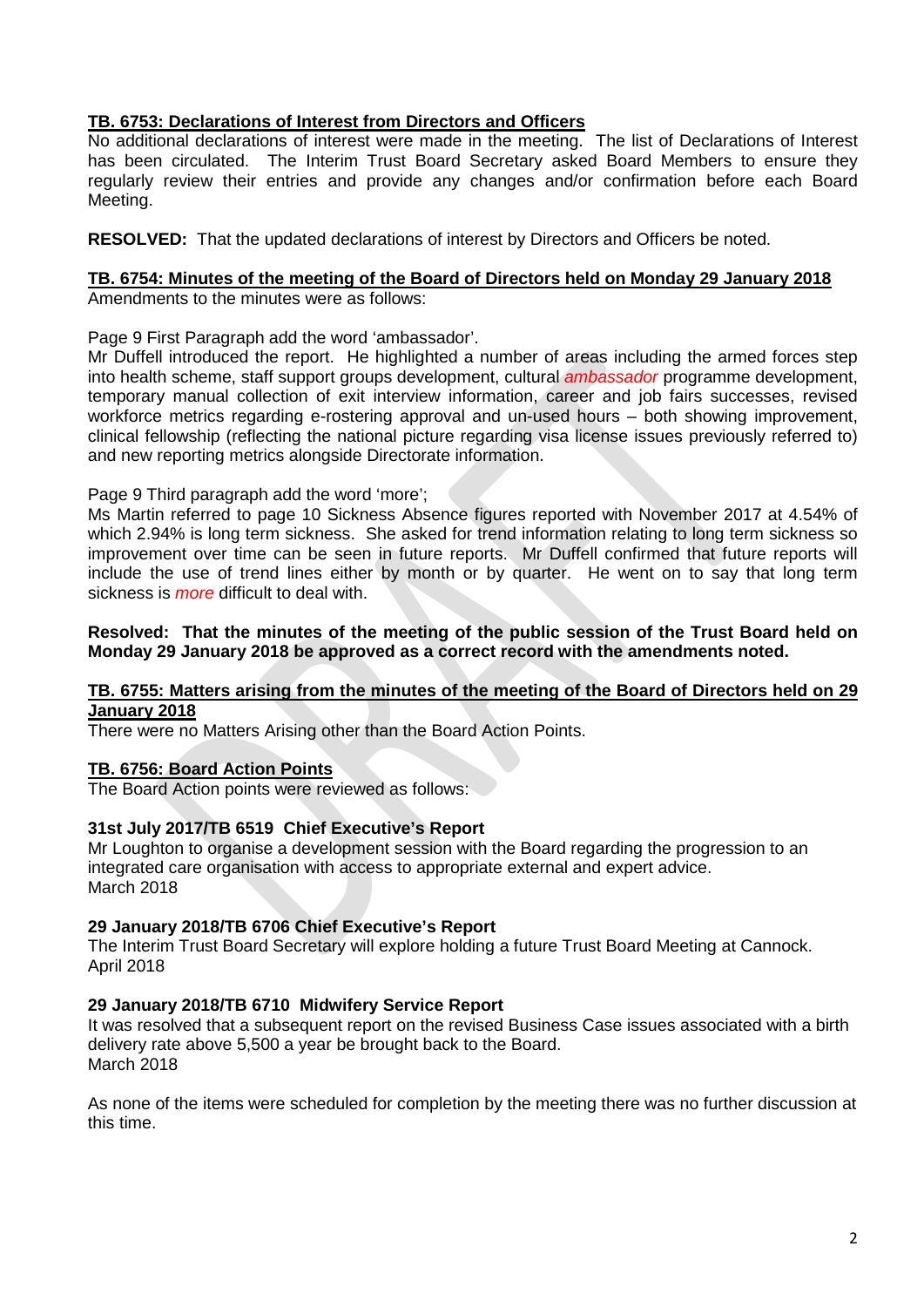# **TB. 6757: Chief Executives Report**

Mr Loughton introduced the report highlighting the launch of the Lakeside GP Practice in Staffordshire and NHSI, NHSE and others are looking at the Clinical Fellowship Programme. He referred to the Trust having 20 medical staff awaiting visa's for work but only 4 recently confirmed. Mr Loughton summarised the situation regarding medical staff quotas recruited abroad. He said that local MP's were supportive of the Trust.

# **Resolved: that the Chief Executives Report be noted.**

### **TB 6758: Patient Experience Q3 Report**

Ms Etches introduced the report provided. She highlighted on page 4 a trend in a reduced amount of complaints and latterly with an improvement in completion within timescale now of 100%. On page 5 she referred to an updated action regarding complaints in Obstetrics and Gynaecology and the falling out of use of the 'Birth Reflection Area'. The evidence base for this is that enabling mothers and families in reflecting and understanding the birth experience can help prepare positively for any future pregnancies. This practice is to be re-instituted.

Ms Etches referred to page 7 and the complaints referred to and back to the Trust, including some from the Parliamentary and Health Service Ombudsman office (PHSO). She said that in many cases where a complaint is referred back to the Trust, it will be with and sometimes because of new or further information coming to light or new issues. She said that where the concern is new, it will be treated as a new complaint with a linkage in future which may increase the number of complaints.

Ms Etches referred to page 9 and two complaints referred during the reporting period to the PHSO and the receipt of three decisions in the quarter regarding issues previously referred. She said that one was upheld and two partially upheld along with detailed information from the PHSO. She said that the number upheld remain low, that the PHSO use external clinical experts in the relevant field where necessary and that in some cases the decision can be in relation to number of organisations involved in complex complaints.

Ms Etches referred to page 9 examples of learning and actions taken from complaints. She referred to page 10 and the contacts with the Patient Advice and Liaison Service (PALs) and changes to the recording of PALs activity versus general enquiries alongside further examples of lessons learned. She also referred to the online reviews detailed in the report.

Ms Etches said that the Trust response rate for the Friends and Family Test (FFT) was 18%. She went on to highlight that the Trust had an approval rating of 92% and that the report also contained comparative data from other local Trusts and the national picture. She went on to highlight the ways in which response rates are being encouraged and tried to be improved to give more confidence in the data. She referred to initiatives in Maternity and Paediatrics. She also referred to page 17 of the report that appeared to show a dip in approval on Wednesdays for which there was no immediate reason or explanation.

Ms Etches then referred to the figures on page 19 relating to Equality and Diversity goal 2 – improving patient access and experience. She said that the data was being analysed at the time of reporting.

Ms Martin asked about the re-introduction of the birthing experience reflection and whether there would be sufficient staff to allow for this? Ms Etches confirmed it is good practice based and the 1:31 ratio reflects the current number of births and the vacancy factor in Maternity is very low. Ms Etches has asked for more detail regarding its re-introduction and any potential impact and will report back at the next Board Meeting.

**Action:** Ms Etches to report back on any impact of the re-introduction of the Birthing Reflection in Maternity services.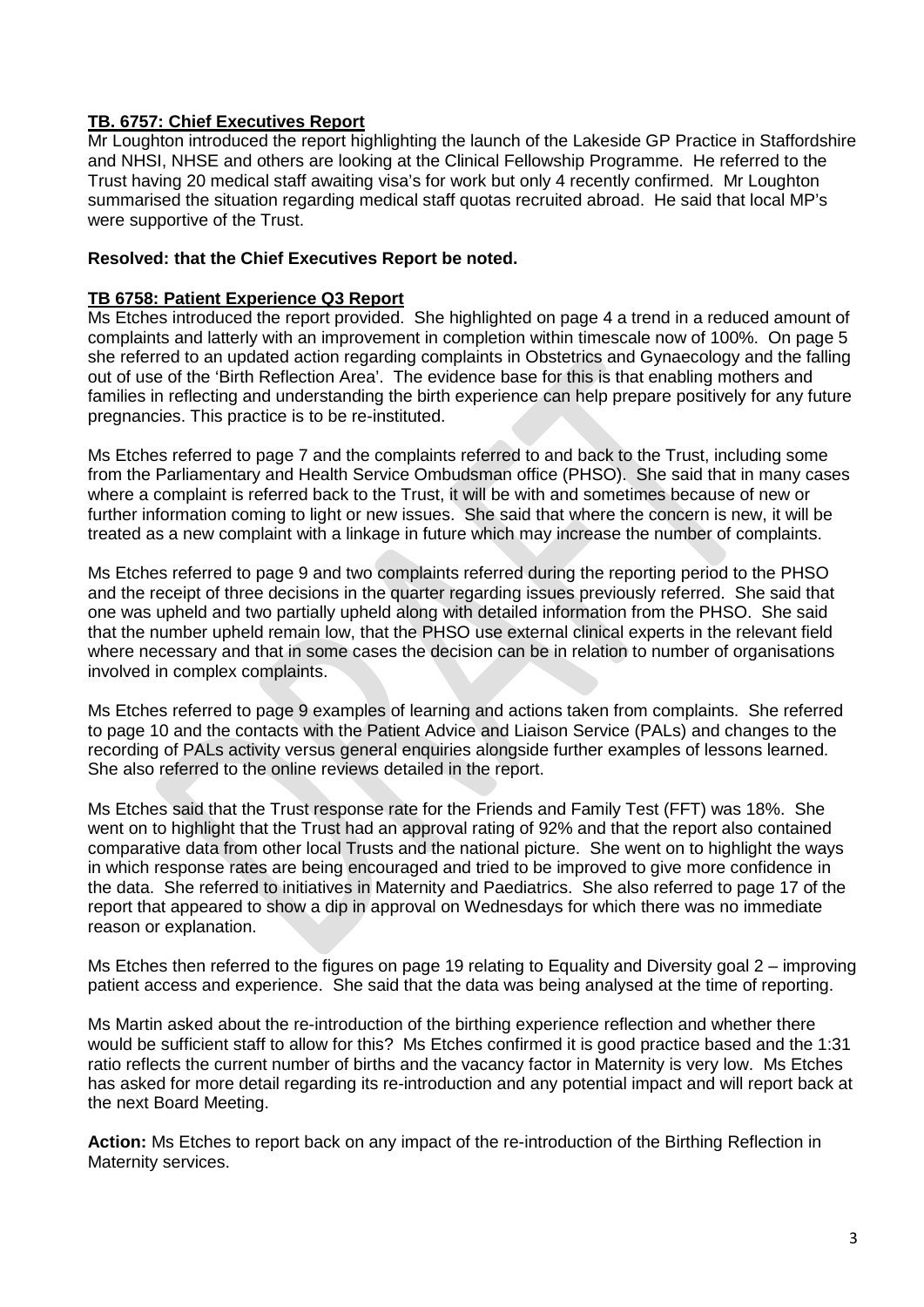Mr Mahmud referred to the star rating from NHS Choices and the positive rating to date both for the Trust and when compared to other local Trusts. Ms Etches said along with the increase in the number of ratings the Trust has also started to receive more comment as well. Ms Small referred positively to the establishment of the new council of members. Ms Etches said once the initial work plan is confirmed it will be shared and the members are very enthusiastic in their putative role. Mr Vanes asked whether they would meet the Board. Ms Etches said sharing their experience once they have started their work would be useful to the Board.

Mr Dunshea referred to page 23 and the theme of closed complaints in the surgical division with a high volume of complaints in trauma and orthopaedics and the delays in responses and he asked what was being done about this. Ms Etches said she was not clear what the delays referred to. Ms Nuttall said that some referred to 18 weeks delay and spinal conditions. Mr Dunshea said the number was high and patients are suffering whilst waiting. Ms Nuttall said additional resources have recently been approved which should start to show a positive impact in due course. Mr Loughton said it is a regional specialty issue. Ms Etches said that the five closed complaints and 29 PALs contacts require further breakdown and analysis.

**Action:** Ms Etches/Ms Nuttall to provide further breakdown and information regarding the Complaints closed and PALs contacts in Orthopaedics referred to in the report.

Dr Odum asked about the seven day services data given that it is well developed across the Trust and he asked whether there was any more information on the apparent mid-week dip referred to earlier in the report. Ms Etches said the percentage numbers difference is not large however she said she would seek further information and understanding. Dr Odum said he was surprised by this and wondered whether other organizations experienced anything similar.

**Action:** Ms Etches to provide further commentary on the 'Wednesday dip' in recommendation percentage.

Mr Vanes asked about the gaps in Maternity figures for two FFT areas. Ms Etches explained these are two 'touch' points and that as the Trust follows mothers in this area into the community, the timing of the information gathering can be tricky. She went on to say that the intended next IT system in Maternity Services was, amongst other things, designed to provide the opportunity to start collecting the information for these two touch points in common with other Trust services more easily.

# **Resolved: that the Patient Experience Q3 Report be received and noted.**

# **Patient Safety, Quality and Experience**

#### **TB 6759: Patient's Story**

Ms Etches introduced the patient story referring to it as an NHSI video regarding a patient at the end of 2016 involving the Trust, Ambulance and Police services. The video outlined issues relating to delayed handover of patients from Ambulance services to hospitals and one young man who had taken an overdose and the delays to him being treated due to Ambulance delays and ambulance handover delays on that day at the Trust.

Ms Etches said this was a powerful story and related it to the volume, numbers, flow, peaks and troughs in attendances and ambulance arrivals. She referred to a number of actions taken by the Trust not just in relation to this case but more generally to try and improve all these aspects in emergency care – 7 days services, Physician A admission model, Safe bundle with senior review of delays, Red to Green (treatment versus waiting) initiative, Discharge to assess in the community amongst others.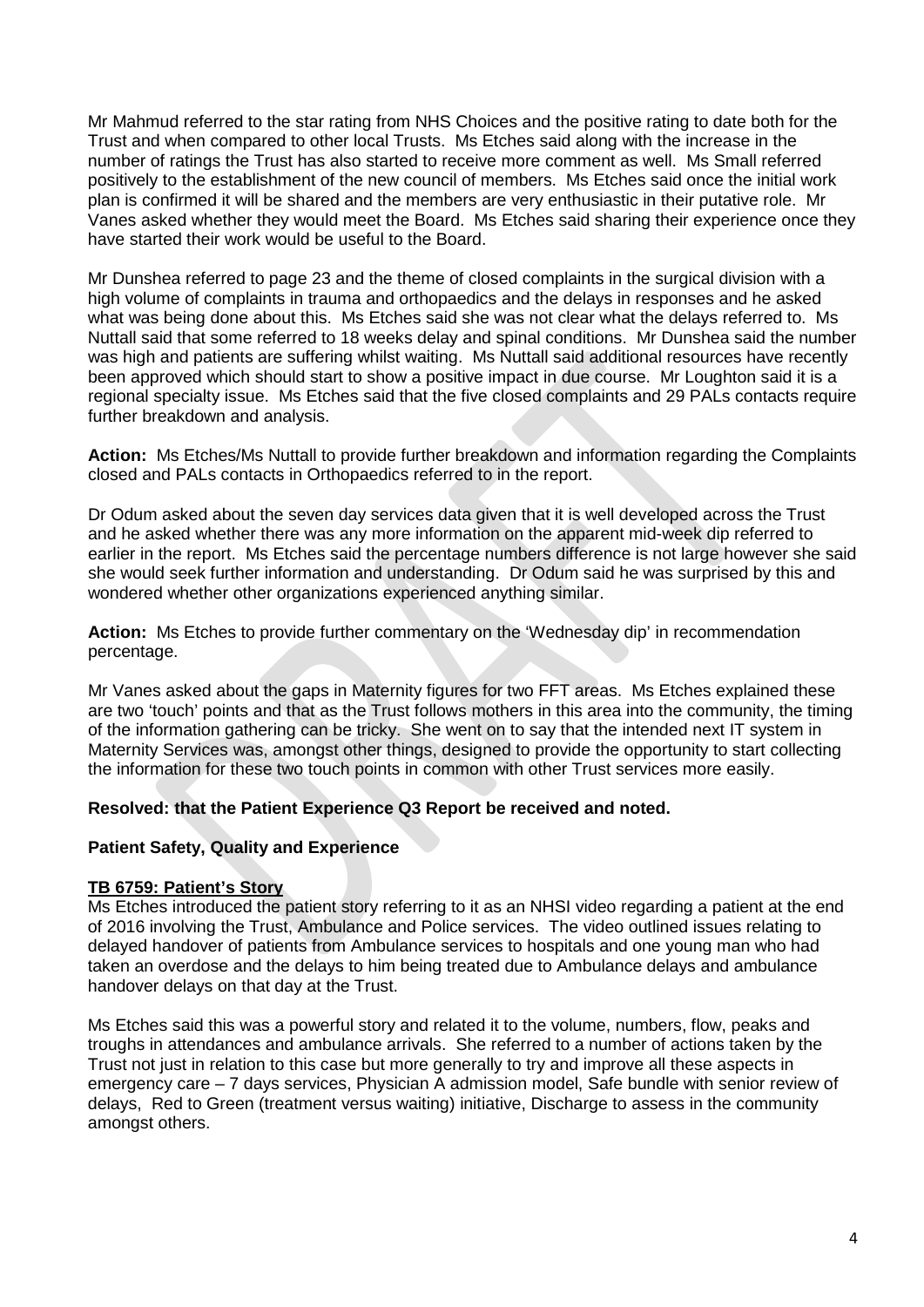Mr Dunshea said the film was very powerful and asked whether the Police are trained in urgent care. Dr Odum said in this case it was unclear whether it would have made a difference as the substance taken was unknown. Mr Sharon said that fire service crews are trained in some basic on site medical assistance. Ms Etches said the Police could only offer basic first aid. There followed a brief discussion of current treatment options for self-poisoning.

Ms Martin asked what the outcome from the ECIPs national team action plan was and whether there were any further actions needing to be taken. Ms Nuttall said that all the actions from that review had been completed and there was further work identified. She referred to the recent very high ambulance conveyance and handover rates and impact. Ms Nuttall also referred to other changes including the use of the Ambulance off-load area to minimize handover impact and the development of the Ambulatory and Frailty service. She went on to highlight that peaks of very high ambulance numbers in short timescales still cause challenges in the physical environment available – recently 24 arrivals in an hour with 19 cubicles available. She said the focus remains on positive working with the ambulance service and to free up crews as soon as possible.

Dr Odum added that there are regular meetings and discussions with the ambulance service regarding numbers and flow and ambulance service triage changes made recently regarding acuity and conveyance. Mr Vanes referred to previously seeing the film and the bravery of all the participants in taking part and the power of reflection on the issues covered. He also referred to recent media reports of high volumes of patients in emergency departments in other locations and asked whether the NHS was struggling to make headway with this challenge.

Mr Loughton said that the system needs to respond to patients who are transported and discharged soon thereafter by attending to them in the community rather than conveying them which might seem quicker in the first instance but has the consequential impact on others in greater need of emergency response.

# **Resolved: that the Patient Story be noted.**

# **Performance**

# **TB. 6760: Finance Report Month 10**

Mr Vanes referred to this report being discussed in detail at the recent Finance and Performance Committee Meeting the previous week. In setting the context Mr Stringer gave an overview of the national position based on the recently released Q3 (End of December) figures from NHS Improvement:

- The provider side of the NHS was £1.2billion in deficit at the end of December which included £0.6billion of uncommitted STF.

- The forecast year end position was an improvement to £0.9billion deficit of which the unearned STF would increase to £0.8billion.

- 139 providers (out of 234) were in deficit and of those 107 were acute (80% of the 136).

- At the end of December 58 Trusts including The Royal Wolverhampton had changed their forecast year end position.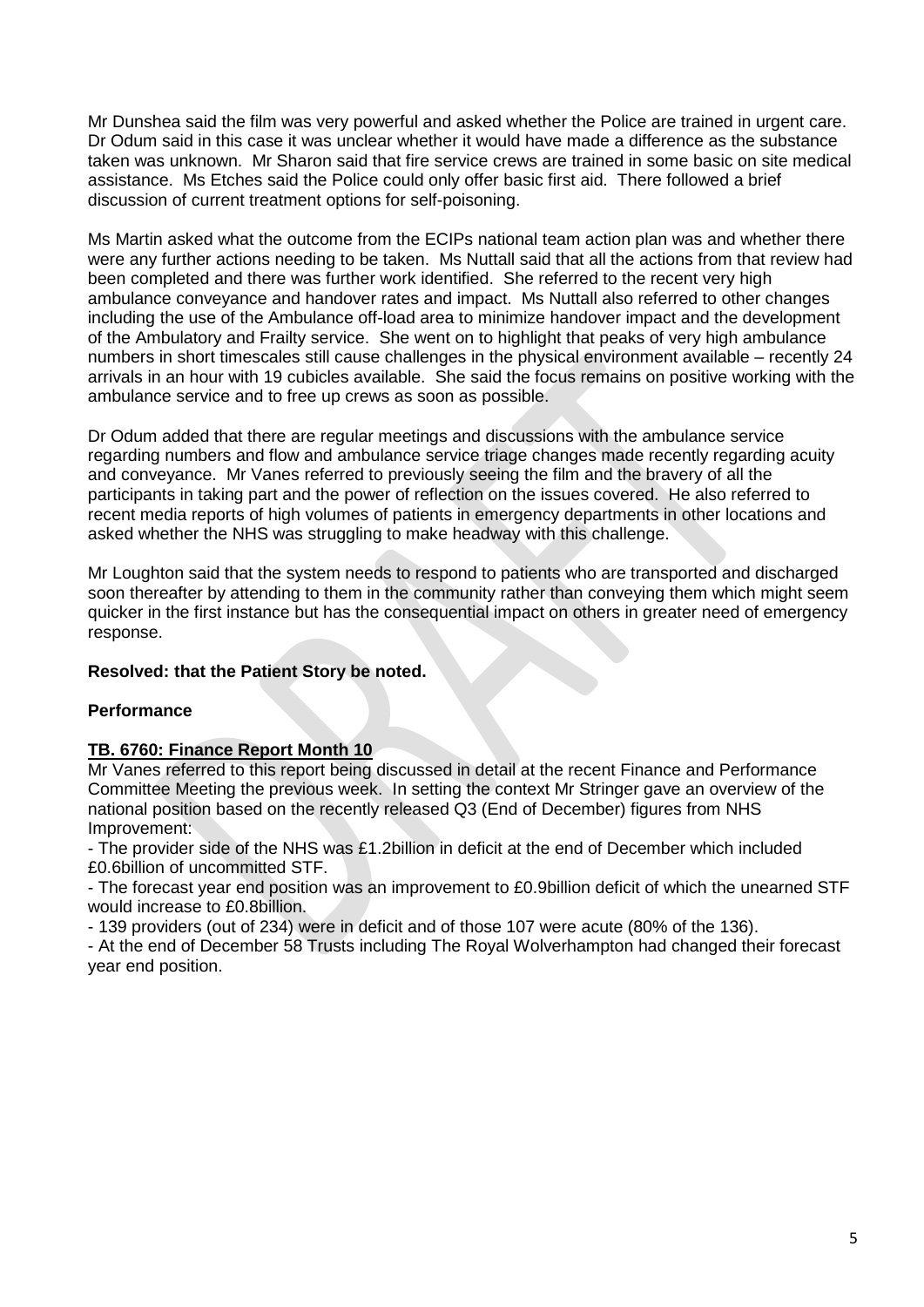Mr Stringer referred to the Trust position at the end of month 10 and his summary in the report which detailed an actual cumulative surplus of £4.9million. He detailed the following key points:

- Month 10 had been a strong month financially with an in-month surplus of £0.5m driven by patient activity being £0.9m above plan. This reflected the very busy urgent care demand for A&E and Nonelective admissions whilst maintaining elective activity levels compared to many NHS organisations which had had to cancel elective activity.

- The Trust still had a number of financial risks which needed to be resolved in order to achieve the revised year end position of £1.2m surplus (deficit of £4.3m without STF). These included the £6m deficit support from the DH being paid, the arbitration case for £4.8m being resolved to the Trust's satisfaction and achieving a year end agreement with Wolverhampton City CCG for the stranded cost/MRET/Readmissions and fines monies being paid/returned to the Trust.

Mr Stringer referred to high level of planned capital expenditure for the remainder of the year along with the out-turn of the cost improvement plan to circa £20m by year end. He also referred to the impending Use of Resources review by NHSI scheduled for Friday 2 March 2018 and detailed the components of the Single Oversight Framework performance against plan for the Board.

# **Resolved: That the month ten Finance Report for January 2018 be noted.**

# **TB. 6761: Chairs Report of the Finance and Performance Committee 21 February 2018**

Ms Martin agreed on January being a positive month also compared to the previous year and she recognized the rising cumulative in-year CIP performance. She said the Finance and Performance Committee had extensive discussions regarding the financial plan for 2018-2019 and the implications regarding acceptance or otherwise of the proposed control total alongside regular updates on cash availability and creditor payments with assurance of no impact on patient critical supplies.

#### **Resolved: that the Chairs Report of the Finance and Performance Committee 21 February 2018 be noted.**

# **TB. 6762: Integrated Quality and Performance Report**

Mr Vanes referred to previous discussions at recent Board Committee's. Ms Etches highlighted (on page 11) a slight increase in late observations in Division 2 with an Action Plan being formulated, that (on page 12) a continued reduction in late moves and increases in Emergency Department (ED) and admission breaches reflecting volume and flow.

Ms Etches highlighted that the Trust rating on the Safety Thermometer remained positive although there had been an increase in avoidable pressure injuries. She also said that the Trust participation in the national initiative had resulted in positive feedback from the national team. Ms Etches went on to refer to an increase in Cardiac Arrests in January and that it appeared that this was a reflection of the numbers and complexities of patients being admitted. She highlighted that the Mortality reviews that follow will highlight any other factors involved. She also referred to Maternity delivery figures for the previous month.

Ms Nuttall referred to (on page 7) the deterioration in cancelled operations due to consultant sickness, that bed availability had remained challenging, (on page 27) the increase in ED attendances by 5% and by acuity of those attending with consequential increased length of stay and she referred to a 20% increase in walk-in centre attendances. She also referred to (on page 35) the improving position regarding delayed transfers of care in Wolverhampton and Staffordshire.

Ms Edwards asked about why the TOTO Business Case (referred to on page 4) was turned down. Ms Etches said that the CCG had said that they wanted to Commission a different level of support for patients who require turning to a maximum of twice a night. She said that further discussions with the new CCG Chief Nurse were being pursued on the best range of solutions.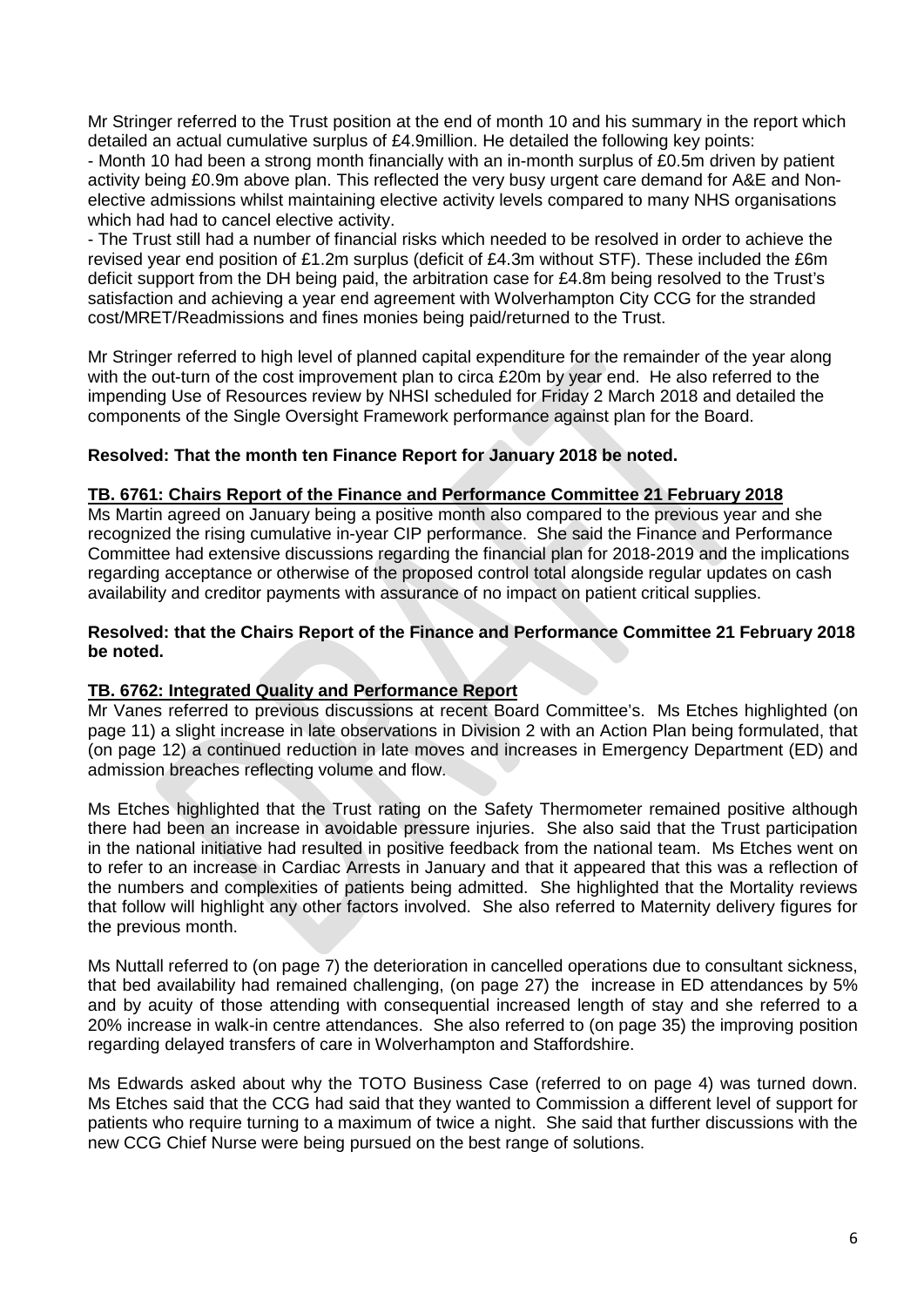Ms Martin asked about Emergency Care and the performance and impact of Vocare. Mr Loughton contrasted this with the performance of the Trust's Phoenix Centre. Ms Martin said patients may not recognise that Vocare is not provided by the Trust. Mr Loughton agreed. Ms Etches confirmed the CCG Chief Nurse is aware of the performance issues with Vocare and is pursuing this matter. Mr Vanes said this would be only their second winter of operation.

Mr Dunshea referred to page 33 and the reasons for cancellation of theatre sessions and asked why the second reason was for clinical governance sessions. Ms Nuttall said it is an important part of clinical patient safety – the meetings are scheduled monthly in advance and on days where the down time in theatres is minimised and planned across the week and month. Mr Dunshea asked whether it should then be included in the figures.

Mr Dunshea asked about safeguarding referral rates on page 23 continuing to reduce and whether there were any concerns as a result. Ms Etches clarified these are both referrals by RWT staff and against RWT by others. She said that she shares the concern and that the Trust safeguarding team continue to work to improve staff awareness and appropriate referrals.

Mr Vanes noted the overall positive nature of the care quality metrics during a time of great operational pressure.

# **Resolved: that the Integrated Quality and Performance Report be noted.**

#### **TB. 6763: Executive Workforce Report**

Mr Duffell highlighted from his report; the cultural ambassador programme launch; the reduction in Nurse vacancies; the international recruitment position and review for 2018/2019; that e-rostering had enabled a reduction in un-used hours continuing; that 4 visa certifications were recently confirmed, and that the figures for vacancy and turnover were positive with more starters than leavers to the Trust.

Ms Edwards asked about the e-rostering. She said that in her encounters with staff the system was viewed positively. She contrasted this to the metrics for the system and that these although improving, were not yet being met. She asked why this might be and whether the current metrics reflected the staff reported benefits. Mr Duffell said that the targets set were very aspirational and will take some time to get nearer to given the cultural shift required.

He said the position is continuing to improve but the targets set will be reviewed in due course. Mr Dunshea asked for a single set of metrics in the IQPR. Mr Duffell and Ms Nuttall confirmed this would be the case from April 2018.

#### **Resolved: that the Executive Workforce Report be noted.**

### **TB. 6764: Chairs Report of the Workforce and Organisational Development Committee 23 February 2018**

Mr Hemans said the work of the Committee is being clarified including the expansion of the apprenticeship programme and succession planning for the future workforce needs. He also said a number of policies are now starting to be approved alongside refresh of learning strategies.

### **Resolved: that the Chairs Report of the Workforce and Organisational Development Committee 23 February 2018 be noted.**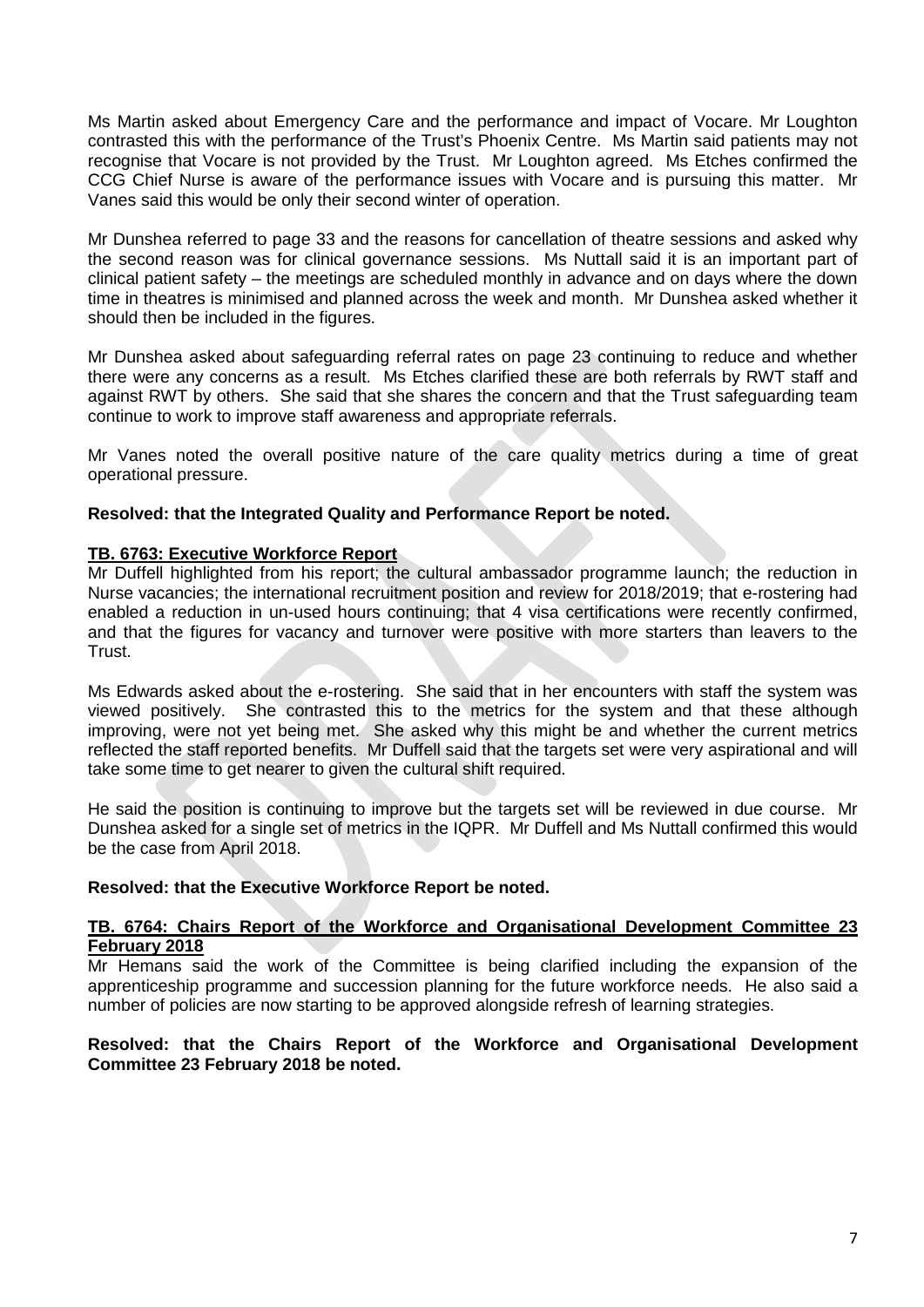# **Annual, Six monthly and Quarterly reports**

### **TB. 6765: Pharmacy Annual Report**

Ms Tennant introduced the report provided and highlighted the hospital pharmacy transformation plan achievements to date including the impending 'go-live' of the electronic prescribing system (EPMA) with positive feedback from areas of e-prescribing to date, savings for the Trust and local health economy.

Ms Tennant referred to the infographic provided giving a brief summary of the significant numbers and data for the Trust pharmacy service. These included spend of £50m annually, individual patients reconciliation on admission, support to patients and other clinicians, supply of home care medicines, aseptic preparation on Sundays for early Monday clinics and positive comparison when benchmarked in terms of efficiency and productivity.

She also referred to the low error rate in the dispensary. Ms Martin referred to page 3 and the Carter report including 80% of staff time on medicines optimization and other references to investment and any business cases. Ms Tennant said that the current reported rate of 72% is close and there are aspects of the definitions that make this challenging. She said the Trust has made EPMA investment to date and further system development will improve this further. She highlighted her wish to increase the work and investment in education and training – hands on and on common medication errors.

Dr Odum congratulated the progress made by Ms Tennant and her team to date and reiterated the potential patient safety benefits from the EPMA development. He said there were further investments and benefits that were being explored including the potential for 7 day services and better utilization of the full range of Pharmacists skills clinically.

Mr Dunshea asked what data assurance was available for the figures in the report. Ms Tennant said that Finance staff provide assurance on costs and cost improvement delivery as well as the PBR excluded drugs reclamation and that the dispensary activity is from the medicines tracker system. She also said that the advent of the EPMA clinical desktop will also provide further activity data in the near future. Mr Dunshea asked how the preparation with clinical medical staff was progressing ready for the introduction of the EPMA. Ms Tennant said that there is good uptake of the training systems with permanent training areas around the Trust offering further learning about the system, building FAQ systems and enthusiasm for use is gathering. She said once they have experience of the system, based often on brief sessions, they are well disposed to it.

Ms Edwards referred to the reference to the Boots contract on page 5, item 2.2 – she wondered how the performance and savings were looking? Ms Tennant said those savings continue to be captured and agreed it would be appropriate to look at how well they are doing. The patient experience especially at New Cross is being monitored as the dispensary is so busy it is being explored whether the vacant foyer shell space could be better utilized to improve flow through.

Ms Martin referred to page 11 and a new Aseptic Area Business Case. Ms Tennant referred to ongoing work to establish this that will require further significant investment. Mr Vanes referred to the CCG strategy described at a recent Overview and Scrutiny Committee regarding community pharmacy developments and he asked about the contact between the hospital and community pharmacies. Ms Tennant said there is a meeting in March for hospital, community and primary care pharmacies to try and progress a health community plan for pharmacy to enhance patient flow. Mr Loughton said this was the ambition and thanked Ms Tennant and her team for her work and achievements. Ms Tennant said that comparative data is benchmarked with comparable organisations.

**Resolved: that the Pharmacy Annual Report be received and noted.**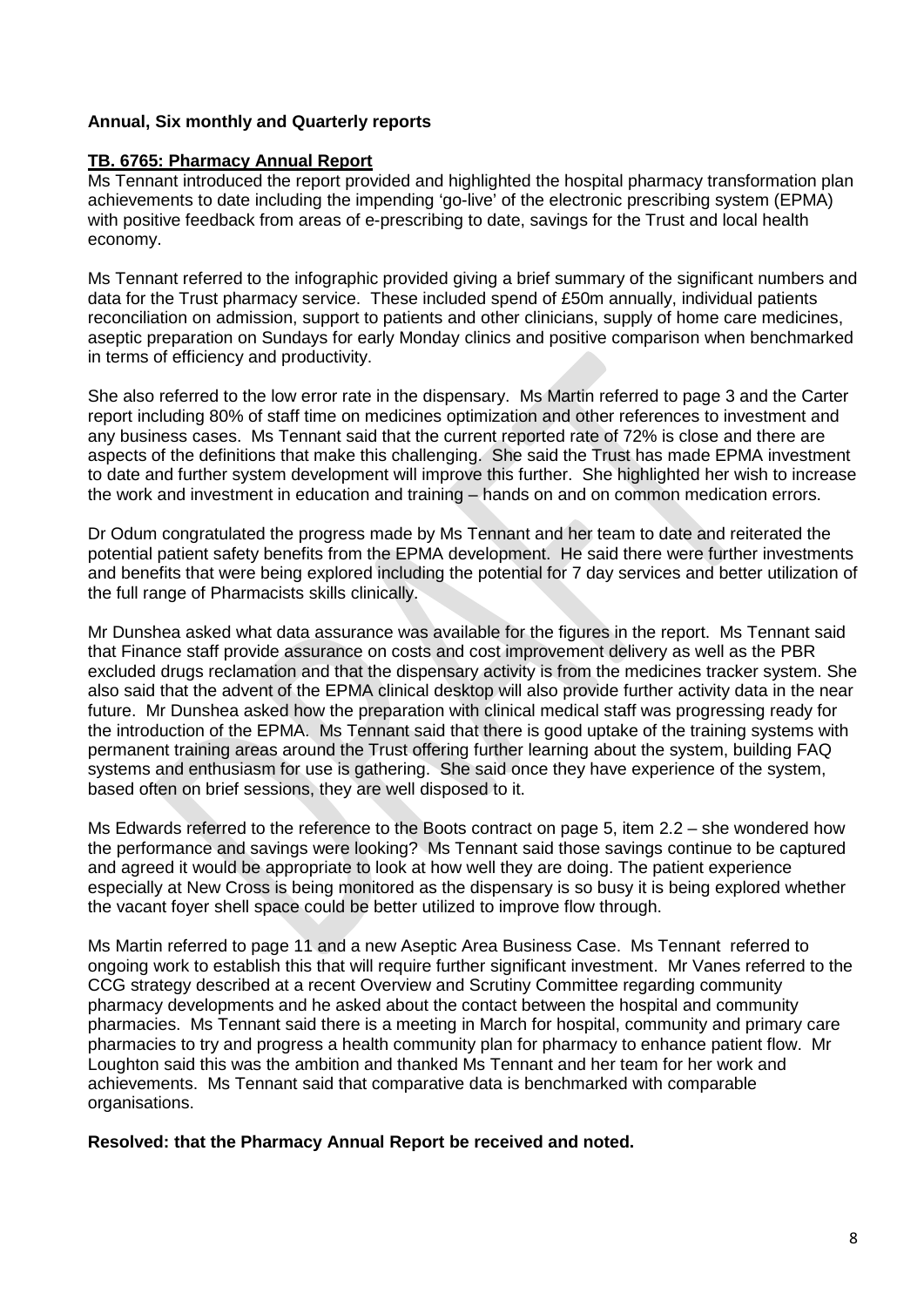# **TB. 6766: Clinical Audit Quarter 3 Report**

Dr Odum introduced the report and he highlighted that the performance is slightly behind in the number of completed audits but he expects these to catch up by year end to beyond the expected 85%. He said the report illustrates a relatively low number of minor actions identified from audits to date with re-audit to follow in future. He referred members to the wealth of detail with the report.

Mr Dunshea asked for the year-end report and that he would like to see included the accrued patient benefits from the clinical audit programme for the year. Dr Odum agreed it would include qualitative information as well as performance data and he recommended the audit awards as another source of recognition and focus on the content of audits that makes a difference to patients and in changing practice.

# **Resolved: that the Clinical Audit Quarter 3 Report be received and noted.**

# **Governance, Risk and Regulatory**

# **TB. 6767: EU General Data Protection Regulation (GDPR) (replaces the Data Protection Directive 95/46/EC) Briefing**

Dr Odum introduced Raz Edwards, the Trust Information Governance (IG) Lead who gave the briefing. Ms Raz Edwards introduced it as the largest change to data law in 20 years where the current regulation is being replaced and will go ahead from 25 May 2018 followed by a United Kingdom Bill resulting in a new UK data protection act. She said the Trust has a GDPR Implementation Group in place working to ensure the Trust can address and meet the requirements linked to the new 'rights' regarding personal data and information. She also highlighted that the Fine enforcement allows the ICO to impose significant fines for data breaches. She said that currently the maximum fine available is £500,000. Under the new regulations this will rise to €20 million (or 4% of annual turnover per breach) although this was likely to be subject to a public sector cap thought to be proposed as £1m.

Ms Raz Edwards said that the main issues related to transparency regarding what data is being held where and for what use and informing the person whose data it is. She also referred to the new governance role of Statutory Data Protection Officer whose role it is to provide the Board with updates on compliance and associated issues. There is also an implication on data retrieval and supply – currently within 40 days and at a charge of up to £50/£10 will move to being free from May alongside a reduction in the allowed timescale.

Ms Raz Edwards referred to the Trust track record on data breaches as good (i.e. few and low level to date) and she highlighted changes to disclosure in such cases. She referred to work to differentiate between statutory processing where consent is not required versus those that do require clinical and staff consent. She also highlighted the principle of 'Privacy by design' as a requirement for all new data systems – assessing privacy in system design henceforth. She also noted the changes to the status of data processes who will, under the new requirements, be responsible for their own data breaches if they do not follow clear instructions and contracts are being reviewed on this basis.

Ms Raz Edwards said that there is an implementation plan within the report. Ms Small asked about the resource, capacity and capability given the timescale. Ms Raz Edwards said that resource and capacity impacts are currently being assessed by leads in various areas of function and that initial implementation by May is to the minimum requirement with work to follow on fuller implementation in due course along with sector specific guidance following the general guidance. Ms Small said it was a huge change. Ms Raz Edwards said we have to demonstrate compliance as far and as quickly as we reasonably can. Mr Hemans asked about primary care practices. Ms Raz Edwards said that vertically integrated services were part of the working group and the changes apply to primary care as they do to other areas of the Trust. Ms Etches referred to the Division 3 governance investment to support this initiative amongst others.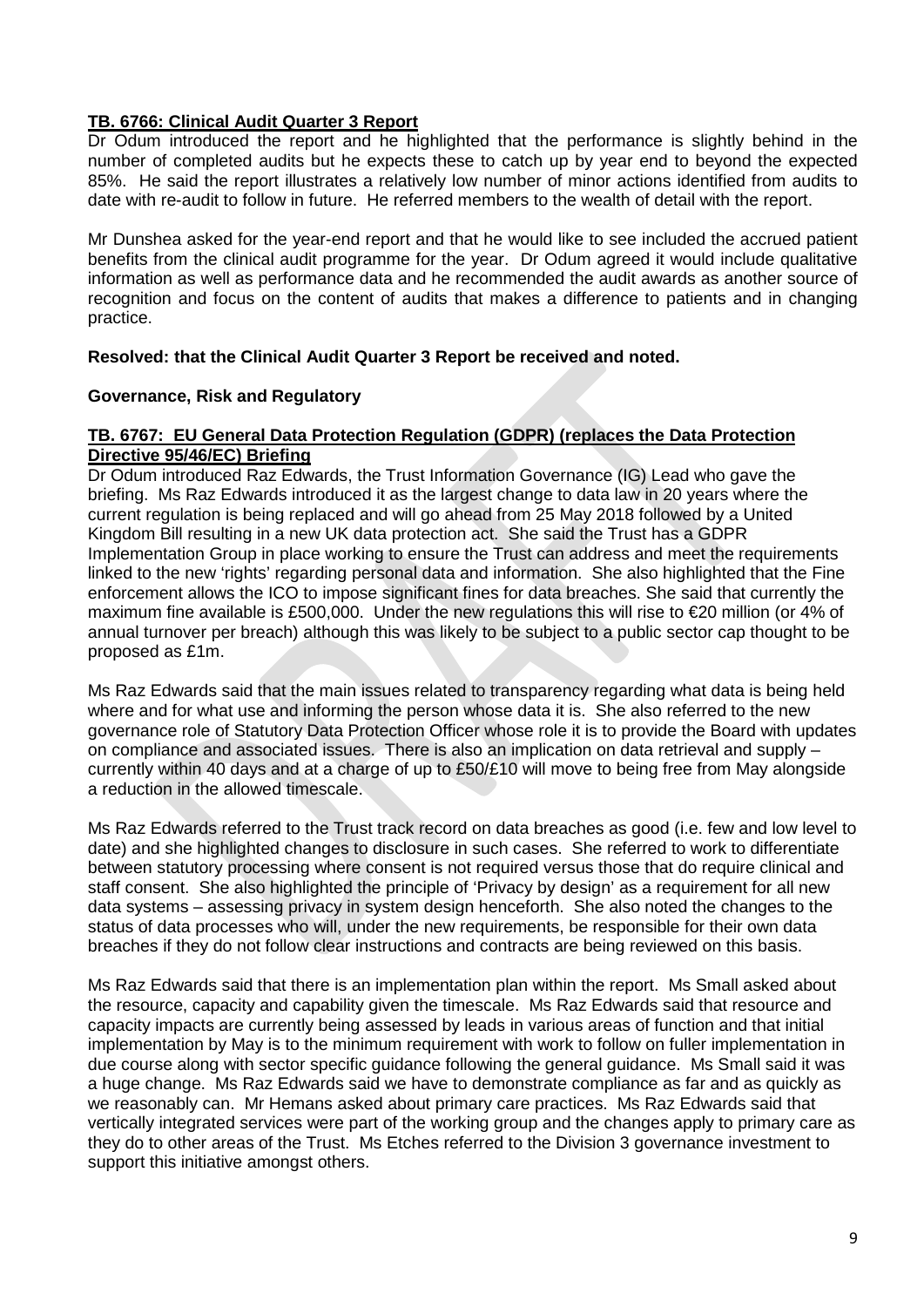Mr Vanes referred to the tight timeline. Ms Raz Edwards said the Trust situation was similar to others and the risk will continue to be monitored and reported on. She felt that the Trust should be able to implement the rights publication and support the spirit of the regulations with back office changes to follow. Dr Odum said the change relates to an understanding in staff of the protection of individuals and their data. He said he thought the essential elements were going to be in place in the initial timescale.

Mr Duffell asked about national systems the Trust uses. Ms Raz Edwards said that national systems groups are being pushed including recent changes to national contract changes – however she said the onus is on the Trust to ensure the addendums and changes as the data controller. Mr Mahmud asked who was leading nationally. Ms Raz Edwards said there is a group doing so on behalf of NHS Digital.

Ms Rosi Edwards asked whether the current Information Governance (IG) Toolkit would offer any form of assurance meanwhile. Ms Raz Edwards said that the toolkit, although it is changing from April 2018, is not covering the requirements of the new regulations though it is hoped that in future it will include this and other new requirements. Mr Vanes thanked Ms Raz Edwards for the briefing.

# **Resolved: that the EU General Data Protection Regulation (GDPR) (replaces the Data Protection Directive 95/46/EC) Briefing be received and noted.**

# **TB. 6768: Annual Board Members Declarations – Fit and Proper Persons, Conflict of Interest and Code of Conduct**

Mr Wilshere reminded all Board members of the requirements for annual and periodic checks including DBS checks, fit and proper persons declarations, declarations of interest and confirmation of working to the NHS Code of Conduct and Code of Accountability for NHS Trust Boards.

#### **Resolved: that the Annual Board Members Declarations – Fit and Proper Persons, Conflict of Interest and Code of Conduct will be made in line with agreed timescales.**

# **Committee Minutes and Chair's Reports**

# **TB. 6769: Chairs Report of the Trust Management Committee 26 January 2018**

**Resolved: that the Chairs Report of the Trust Management Committee 26 January 2018 be noted.**

# **TB. 6770: Chairs Report of the Audit Committee 20 February 2018**

Mr Dunshea highlighted the recent Audit Committee as receiving positive assurance on Information Governance, partial assurance on consultant job planning and e-rostering (both work in progress). He confirmed that the Audits plans have been drafted for 2018-2019 and have included discussion regarding the follow up on Serious Incident investigation actions that remains work in progress.

# **Resolved: that the Chairs Report of the Audit Committee 20 February 2018 be noted.**

# **TB. 6771: Chairs Report of the Quality Governance Assurance Committee 21 February 2018**

Ms Small highlighted positive assurance relating to the Groups reporting to the Committee, on Quality Review Visits to C17 and partial assurance regarding safety processes for invasive procedures in the areas highlighted in the report.

#### **Resolved: that the Chairs Report of the Quality Governance Assurance Committee 21 February 2018 be noted.**